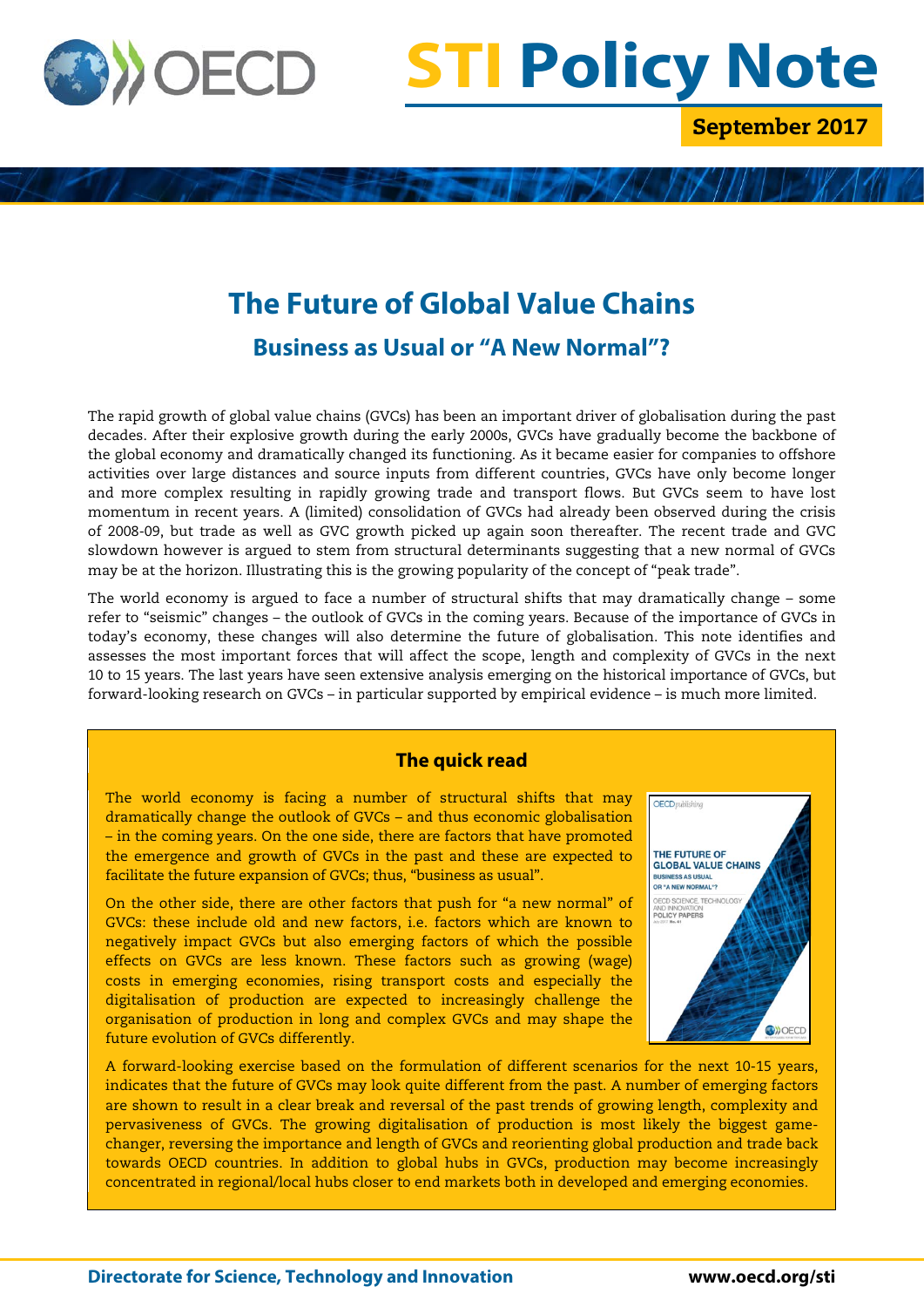## **Business as usual**

A number of factors that have been driving the growth of GVCs in the past can be expected to continue to push the international fragmentation of production processes further also in the future.

#### Open trade and investment

Successive rounds of liberalisation have resulted in barriers to trade and investment to fall gradually over time, particularly for (manufactured) goods. The scope for further reduction in tariffs may however be rather limited particularly in OECD countries, but other countries still seem to apply significant tariffs. In addition, non-tariff measures encompassing a wide variety of trade impediments and regulations still exist across most countries and also domestic regulations and limitations on foreign investment impact international investment as well as trade. Further liberalisation particularly on a multilateral level seems however not straightforward and reflecting the failure of the WTO Doha Round, a shift has been observed from multilateral trade negotiations towards bilateral, regional and even industry-level agreements in trade and investment. Further trade and investment liberalisation and globalisation more broadly is also increasingly facing headwinds in recent years, often motivated by the anxiety of people about job security and stagnating incomes.

#### ICT: Communication technologies

The spread of GVCs has also been facilitated by the rapid technological advances with particularly the ICT revolution being considered as the technological breakthrough behind the international dispersion of activities within GVCs. Cheaper and more reliable telecommunications as well as information management software and increasingly powerful personal computers have significantly decreased the cost of organising complex activities over long distances both within and between companies. The wider availability and the better performance of (new) communication technologies like improved broadband applications, the spread of smartphones, video and virtual conference, etc. is already allowing for more efficient communication within GVCs. New and more sophisticated technologies are developing quickly, for example radio-frequency identification technology (RFID) technology will make it cheaper and easier to track and monitor inputs throughout the supply chain. The Internet of Things which is bolstered by powerful sensors and "smart" products, will also deliver faster and cheaper communications in the future.

#### New economic players

The emergence of GVCs has allowed emerging economies to integrate in the global economy faster than in the past. Participation in GVCs is often viewed by governments as a fast track to industrialisation and strategies to increase the participation within GVCs are an essential part of economic development policies. One thing these new economic players have in common is their vast and rapidly growing labour force, which gives these countries an advantage especially in labour-intensive industries and activities. Because of the higher population growth in emerging economies in South Asia and Africa, over 1 billion additional persons are projected to be of working age over the next years. It can be expected that the integration of these new economic players will facilitate the expansion of GVCs further. Nevertheless, it has recently been argued that the traditional model of industrialisation – starting with low-end, labour-intensive manufacturing allowing to move large number of people from agriculture to manufacturing, has come under increasing pressure with (some) developing economies undergoing a process of "premature" de-industrialisation.

#### The emerging middle class

In addition to their lower labour costs, emerging economies are also quickly becoming important consumer markets. Population growth in the next decades will take place almost entirely in less developed countries, and on top of that, the rising general prosperity in emerging economies will lead to changing patterns of international demand (e.g. growing spending on luxury products and services). At a time when large parts of the developed world face slower growth in demand as a result of ageing, the increasingly prosperous consumers concentrated in fast-growing cities in emerging economies provide an important new growth market for companies. The growing middle class worldwide could rise to 3.2 billion by 2020 and to 4.9 billion by 2030 and almost 85% of this growth is expected to come from Asia. As a result, about two-thirds of those middle-class citizens are expected to be found in Asia.

**2**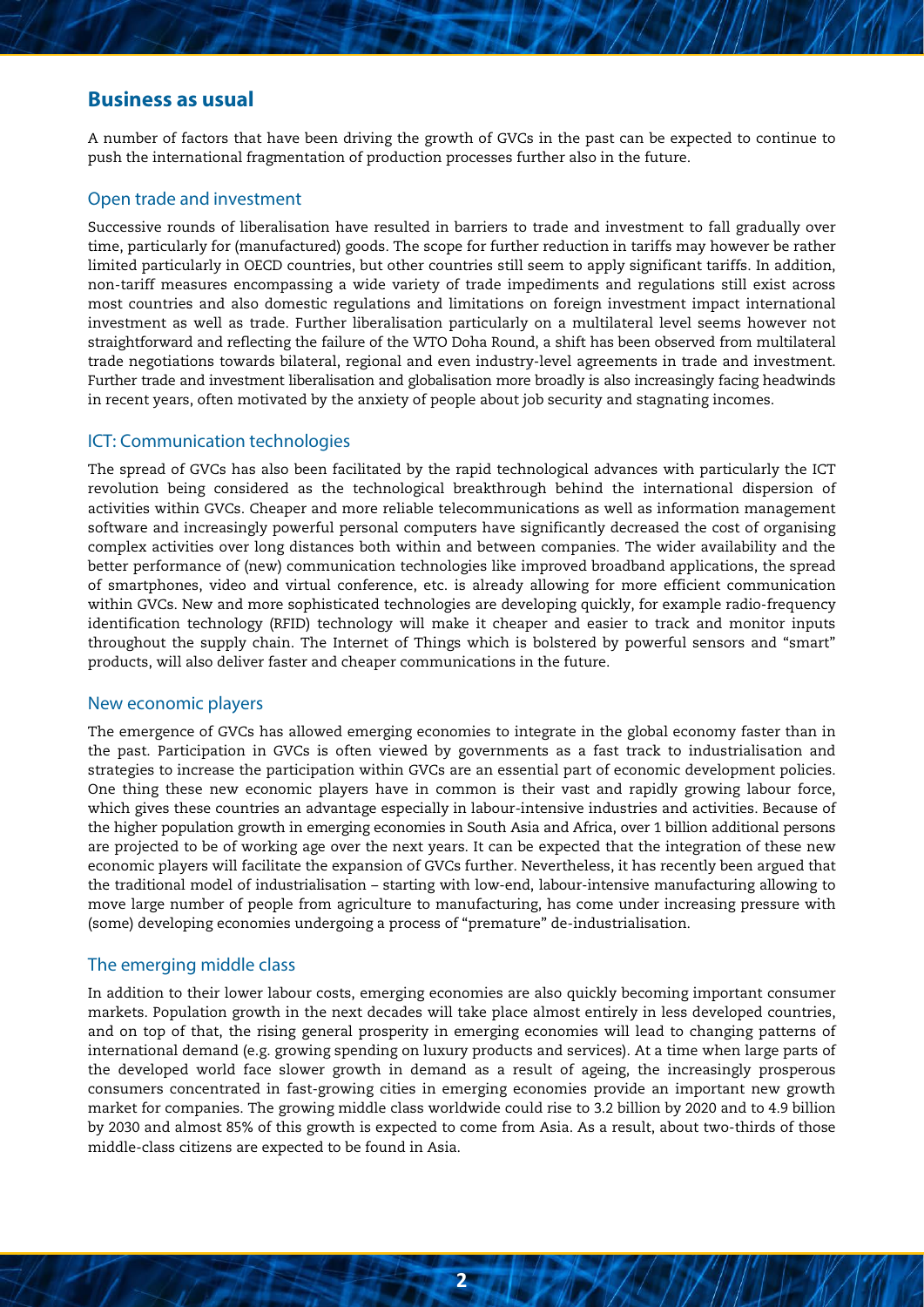#### The development of services

Services have dramatically changed over time: instead of being the corollary of manufacturing, services industries are nowadays among the most dynamic sectors in OECD countries due to technological innovations and new business models. Services inputs play nowadays an increasingly important role in co-ordinating value chain activities: logistics, communication services, business services etc. permit the efficient functioning of GVCs as they allow for the transfer goods, data, technology and (managerial) know how across borders. Services allow for the co-ordination of dispersed activities in a quick and smooth manner, often referred as being the "glue" of GVCs. In addition, services are not only a facilitator of international goods sourcing, but they have become a major source of value creation for companies. The rapid progress of services is a driving force behind the servitisation of manufacturing industries, with bundles of services and goods offered as "solutions" to customers. Further on, recent years have witnessed the emergence of pure services GVCs for instance in tourism and business services. As services become increasingly digitalised, certain services categories are likely to become increasingly fragmented and located across different countries.

#### The growth of MNEs

International investment has been instrumental in the rise of GVCs as MNEs have offshored activities since decades in search for better location factors (vertical MNEs) and/or new markets (horizontal MNEs). The gradual investment liberalisation has allowed MNEs to increasingly organise and disperse their production processes on a truly global scale. The intra-firm trade between MNEs and their affiliates account nowadays for a large share of international trade in goods and services. OECD countries still account for the largest share of MNE activity in the global economy, although emerging economies like the BRIICS have attracted a growing number of foreign investments during the past decades while at the same time MNEs with headquarters in these countries have started to extend their international activities. Just like GVCs, MNE activities seem to have stagnated somewhat in most recent years, but there is a general belief that MNEs will further grow and support the growth of GVCs.

# **A new normal**

Against these factors supporting a "business as usual" scenario, a number of other factors increasingly challenge the organisation of production in long and complex GVCs and may shape the evolution of GVCs differently in the future. These include old and new factors, i.e. factors which are known to negatively impact GVCs but also emerging factors of which the possible effects on GVCs are less known.

#### Changing cost conditions in emerging economies

Since companies have offshored activities to low-cost emerging countries in the 1990s and early 2000s, production costs have significantly increased in a number of emerging economies. It is expected that this trend will continue with wage costs in a number of emerging economies rapidly increasing and converging – although still significantly below – to these in developed economies (Figure 1). This wage convergence is believed to gradually erode the cost advantage of (certain) emerging economies in labour-intensive activities within GVCs, with some arguing that reshoring will increase in importance in the future and GVCs become less extensive.





*Source*: De Backer and Flaig (2017).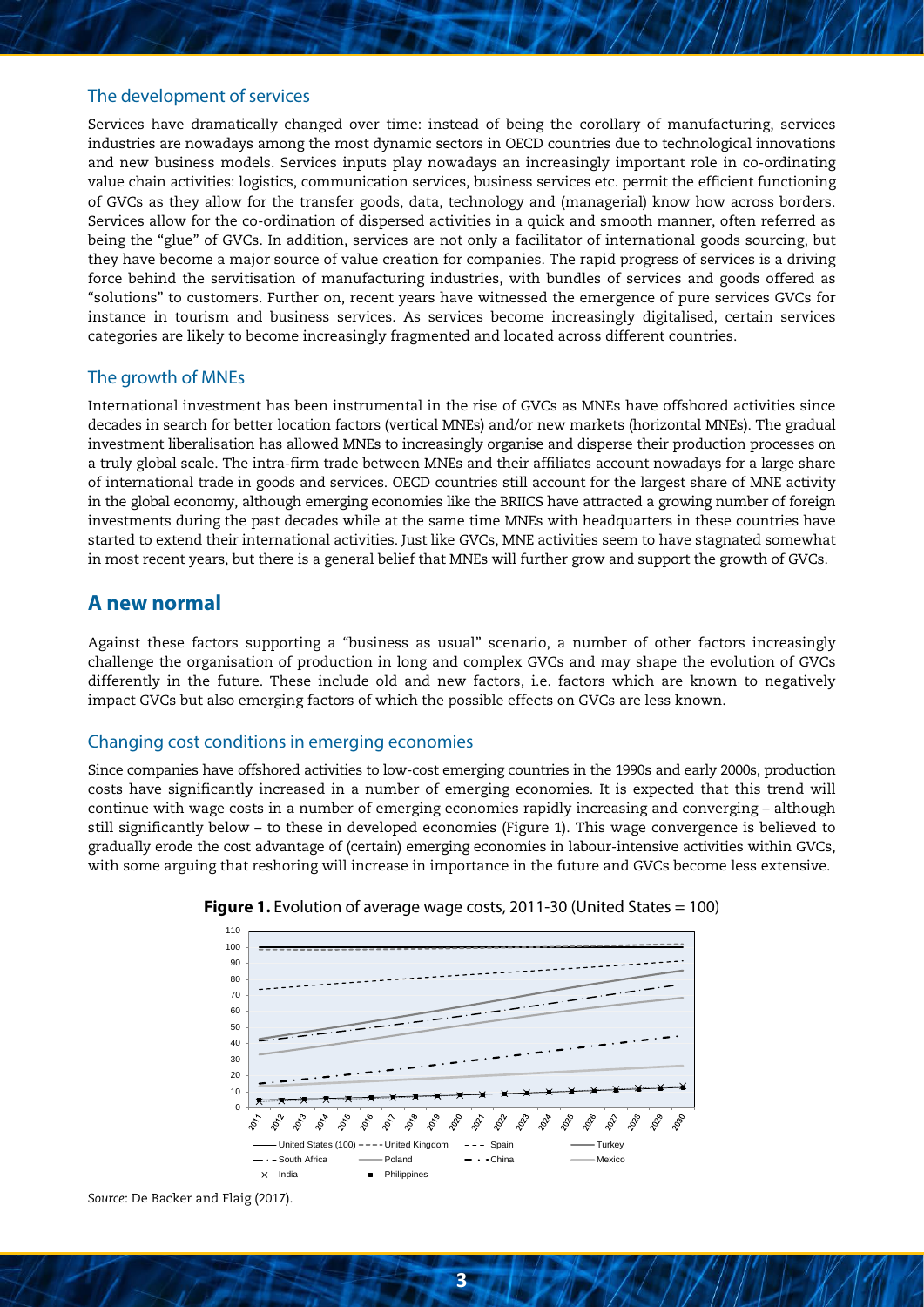#### The hidden and extra costs of international fragmentation

While the barriers to internationally fragmented production have significantly decreased, GVCs themselves have confronted companies with new disadvantages. Companies increasingly appreciate that the pecuniary cost of monitoring, communication, and co-ordination between distant affiliates and headquarters may be greater than initially envisaged. Management, logistical and operational problems have often resulted in significant "hidden" costs (i.e. costs which were not taken into account in the decision to offshore) and have in some cases made offshoring less/not profitable. In addition to disappointing cost savings, several companies have encountered serious problems with the quality of offshored products. The below standard quality has often necessitated new production runs and recalls of deficient products, thereby further pushing up the total cost of offshoring. Lastly, offshoring of activities has in some cases also involved extra costs to protect the proprietary knowledge of companies since the protection of intellectual property in emerging economies is often not at the same level as at home.

#### In search of resilience: Balancing cost reduction and risk diversification

GVCs have often become so complex and extensive that a breakdown in one part of the chain – very locally – may quickly have detrimental global effects throughout the chain. The more that firms have spread their operations around the globe, the more vulnerable they have become to disruption from unexpected events. The outcomes of a number of natural disasters in the recent past (e.g. earthquake in Japan, flooding Thailand, volcano eruption in Iceland) have shown the potential costs for companies and countries when GVCs break down. In a global world characterised by uncertainty, companies increasingly try to complement "just-in-time" with "just-in-case" strategies by adjusting supply chains to enable them to withstand a variety of shocks. Companies increasingly consider alternative GVCs for the same product, thereby adding some redundancy in their supply chains. To further increase the resilience of their supply chains, companies also opt for shorter GVCs and bring production closer to the market (including reshoring).

#### ICT: Information technologies

New digital technologies are radically changing the outlook of manufacturing and services industries by altering the way how companies organise their production processes and which business models they adopt. While communication technologies will further promote the growth of GVCs (see above), information technologies could have opposite effects and may shorten GVCs. Robotics, automation, computerised manufacturing, artificial intelligence, etc. all could reduce the advantages of production in low-labour-cost emerging economies, hence discouraging offshoring from and favouring reshoring to these countries. Due to increased automation of production processes and growing use of robots, labour costs will represent a smaller share in total costs. Shorter GVCs will also result in direct savings in transport and trade costs, while companies also can reduce the risk of low quality products.

#### From mass production to mass customisation

The organisation of production in long and complex GVCs has significantly limited the flexibility and agility of companies to respond to changes in (consumer) demand. Manufacturers produce today mainly standardised and commoditised products as scale economies do not easily allow for different product specifications. In light of a potential shift from mass production to mass customisation, companies experiment with new business models incorporating technological and organisational changes. Digital technologies like additive manufacturing and 3D printing, autonomous robots, big data, etc. will increasingly allow for customised products manufactured at the cost of a standardised product (some even go as far as "manufacturing on-demand"). The reconfiguration of supply chains with more localised production centres and to some extent duplication between different production facilities centres will increase the responsiveness when demand is volatile.

#### The green and sustainability imperative

With demand for some natural resources outstripping available and future supplies, shortages of natural resources are predicted to emerge in many regions across the world. Further on, the continuous expansion of GVCs and their related transport flows of intermediate and final products have resulted in major environmental impacts like emissions, waste generation, etc. Growing pressure (on companies) can be expected to reduce resource use, energy consumption and waste generation in organising their production (internationally). Government regulations through emission limits and/or carbon taxes could have a big impact, among others on transport and logistics costs. In addition, consumer expectations and consumer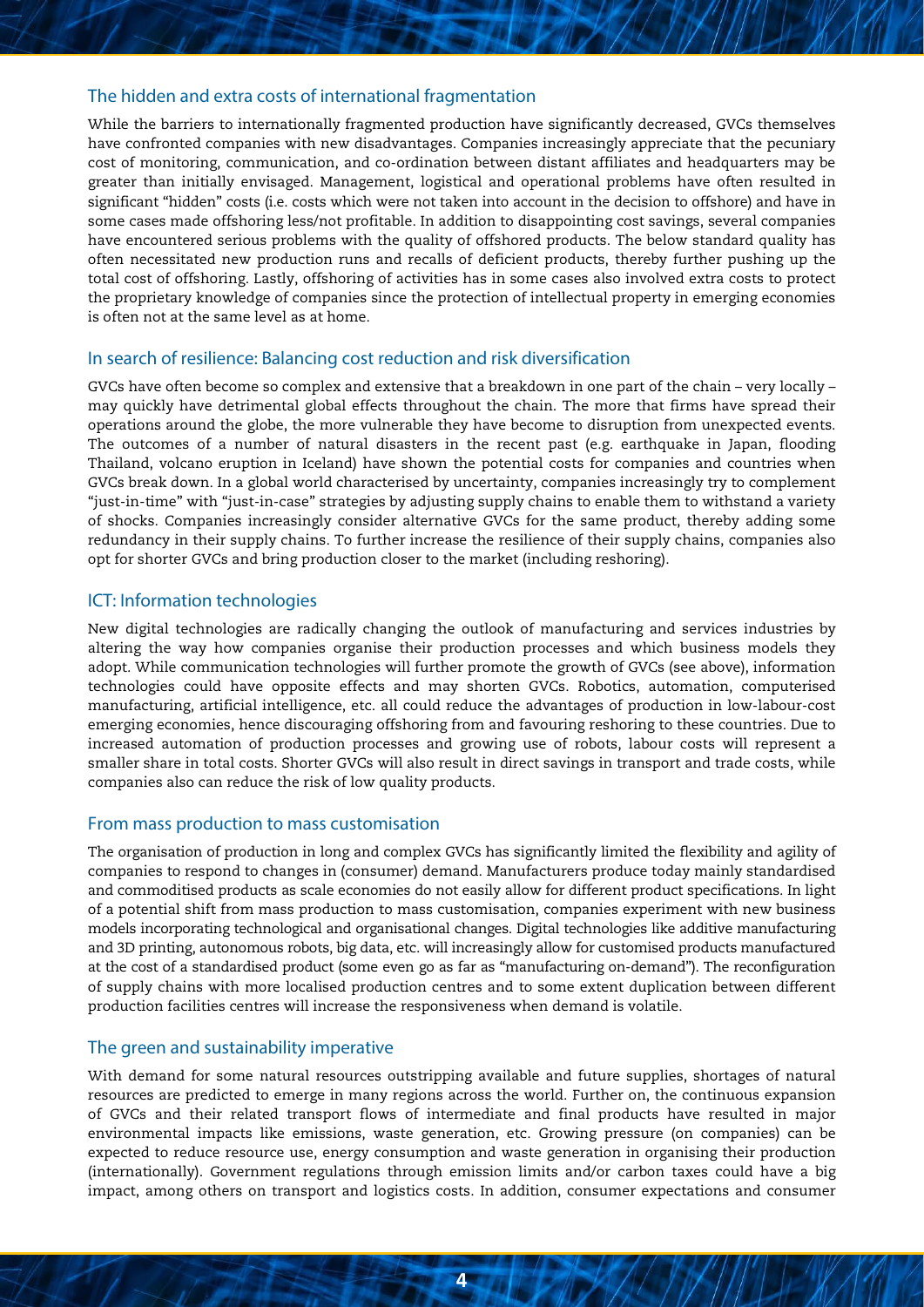demand for sustainable products is slowly growing; the growing popularity of "home-grown" food is probably the most obvious example of this. The drive for environmental sustainability will increasingly be reflected in companies' strategies of corporate social responsibility by sourcing less products while at the same time more inputs from closer to home.

#### **What with transport costs?**

Declining transport costs combined with regulatory reforms in key transport and infrastructure sectors have enabled firms to fragment their production process across multiple borders in the past. There is a lot of discussion how transport costs will evolve in the future. At the one side, some argue that ever-more expensive fuel prices, in particular the price of crude oil, will force companies to significantly change their sourcing strategies. Instead of sourcing inputs and outsourcing activities where it is cheapest to do so, companies will prefer to locate production activities closer to end markets to reduce transport costs.

At the other side, it is argued that the impact of rising oil prices – and in recent years oil prices have dropped rather than increased – will overall be rather limited as crude oil prices account for less than a fifth of transport costs (while transport costs themselves account for one-third of total trade costs). Further on, it is expected that the current overcapacity in maritime transport – maritime roughly accounts for 80% of international freight transport in volume terms – will keep freight shipping cost low in the coming years. In addition, infrastructure is growing for other international transport modes. Air freight for example will benefit from the building of new airports and the emergence of new carriers particularly in emerging economies which are expected to increase the supply of transport services at competitive prices. In addition, improvements in energy efficiency are assumed to make international transport much more efficient and curb potential increases in transport costs.

### **The future of GVCs over the next 10 to 15 years: An empirical assessment**

While several of these factors have been discussed in different places, the empirical evidence evaluating the potential impact of these shifts however largely lags behind. This makes the discussions on the future of GVCs somewhat speculative. Using the OECD METRO-model – a general equilibrium model on trade explicitly incorporating GVCs, this paper simulates how production and trade within GVCs may look like in 2030 under a number of different scenarios. CGE models rely on a comprehensive specification of economic activity within and between countries (and therefore the different inter-linkages that tie these together) and are especially useful to answer "what if" kind of questions. Through their general equilibrium setup, models like METRO can detect spill-over effects and allow for the analysis of effects on various economic variables such as trade, production, or final demand.

It is clear that the validity of the results in such an exercise directly depends on the assumptions applied in the formulation of the different scenarios. Only then is a proper evaluation of the expected impacts on the future of GVCs possible. The scenarios have been developed carefully in order for them to mimic as much as possible the (most) likely future evolution of each of the factors discussed above. It has to be pointed out however that instead of trying to forecast the future over the next 10 to 15 years, the analysis rather provides a foresight exercise to get a better understanding of the factors (and their impacts) that are important for the future of GVCs and globalisation more broadly.

The results first and foremost indicate that the digitalisation of production may become the biggest gamechanger for the future of GVCs, reversing the importance and length of GVCs and reorienting global production and trade back towards OECD countries. The growing importance of information technologies like robotics, artificial intelligence, automation, etc. can be expected to redraw the contours of the global economy and have a disruptive impact on GVCs making them less extensive and also shorter. IT will make offshoring less attractive as (differences in) labour costs will become less important in total production costs: international sourcing will decrease significantly and intermediates will increasingly be sourced domestically in developed economies. In addition, IT will allow for production to follow demand more closely including the customisation of individual products. Reshoring of activities will become increasingly attractive when activities can be highly automated, but policy makers should be aware that higher automated production also means that the overall employment impact of reshoring will be rather limited.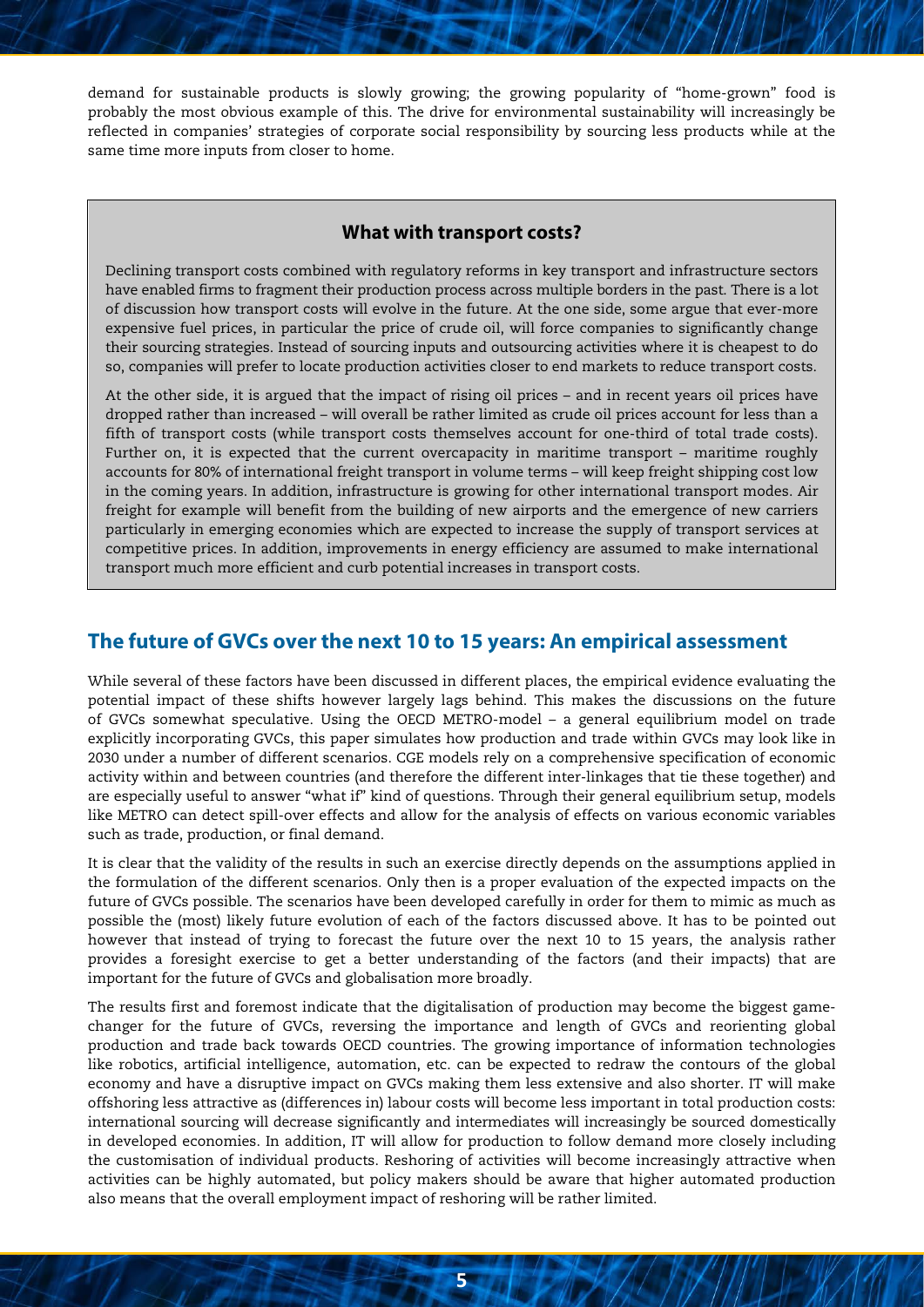These results on digitalisation do not take (fully) into account the effects 3D printing may have as the commercial potential of this technology is at the moment still uncertain. While this technology will become more important over time, it is generally expected that the use of 3D-printing for mass-produced goods will probably take some time. If 3D printing however becomes as widely spread as proclaimed by its most vocal proponents, the effects of digitalisation on GVC trade will undoubtedly be much larger.

Rising wage costs in emerging economies will also make GVCs shorter but less abrupt than digitalisation. While the issue of rising wage costs in (some) emerging economies has attracted a lot of attention in policy discussions around, the analysis shows that the impact on GVCs and global production in 2030 is rather limited. One reason is that activities relocated from high-cost emerging economies will also go to other emerging economies instead of being reshored to OECD countries. Indeed, there are still millions of people in emerging economies ready to leave their agricultural livelihood in the countryside for a job in a manufacturing factory in the city. In addition, part of the investment in these countries is motivated by the size and growth of the domestic and regional markets.

Also rising transport costs can be expected to curtail the international fragmentation of production within GVCs. It is however very uncertain how strongly transport costs will rise in the near future especially because of the (large) over-supply in maritime transport – which accounts for roughly 80% of international cargo (volume) transport. But even the rather moderate increases in transport costs modelled in the scenarios show already that GVCs will be significantly affected. The other factors increasing the cost of international trade of goods and services discussed above like the need to balance cost efficiency and risk diversification, the hidden and extra costs of offshoring can be appraised working in the same way.

The positive impacts on the future growth of GVCs through factors supporting the "business as usual" storyline are – surprisingly maybe – much smaller. The impact of factors such as the emergence of new (lowcost) producers in manufacturing and the growing demand in emerging economies will especially be felt in the geographic distribution of global production and trade, rather than in the overall scale of trade. One reason is that the strong growth of local consumer markets will cause a shift away from an export-led growth model in emerging economies, thereby rather having a negative effect on the growth of GVCs. At the same time, the ageing population in developed economies though reduced consumption will also work against the expansion of GVCs. The results however clearly demonstrate that the growing integration of new manufacturers and the growing middle class in emerging economies will further shift the economic centre in South-Eastern direction.



**Figure 2.** The combined impact of "business as usual" and "a new normal" factors on GVCs

*Note*: Data for 1995, 2005 and 2011 are historical data; data for 2030 are simulated results based on the combined scenarios for the different factors.

*Source*: De Backer and Flaig (2017).

Overall, the impacts of individual factors – "business as usual" as well as "a new normal" – appear to be rather moderate, particularly when comparing these with the explosive growth of GVCs and hyperglobalisation in the 2000s. But the results of a combined scenario, reflecting the fact that "business as usual" as well as "a new normal" factors are likely to impact GVCs simultaneously, show that it is the confluence of the various structural factors that will affect the future growth of GVCs (Figure 2). Altogether, international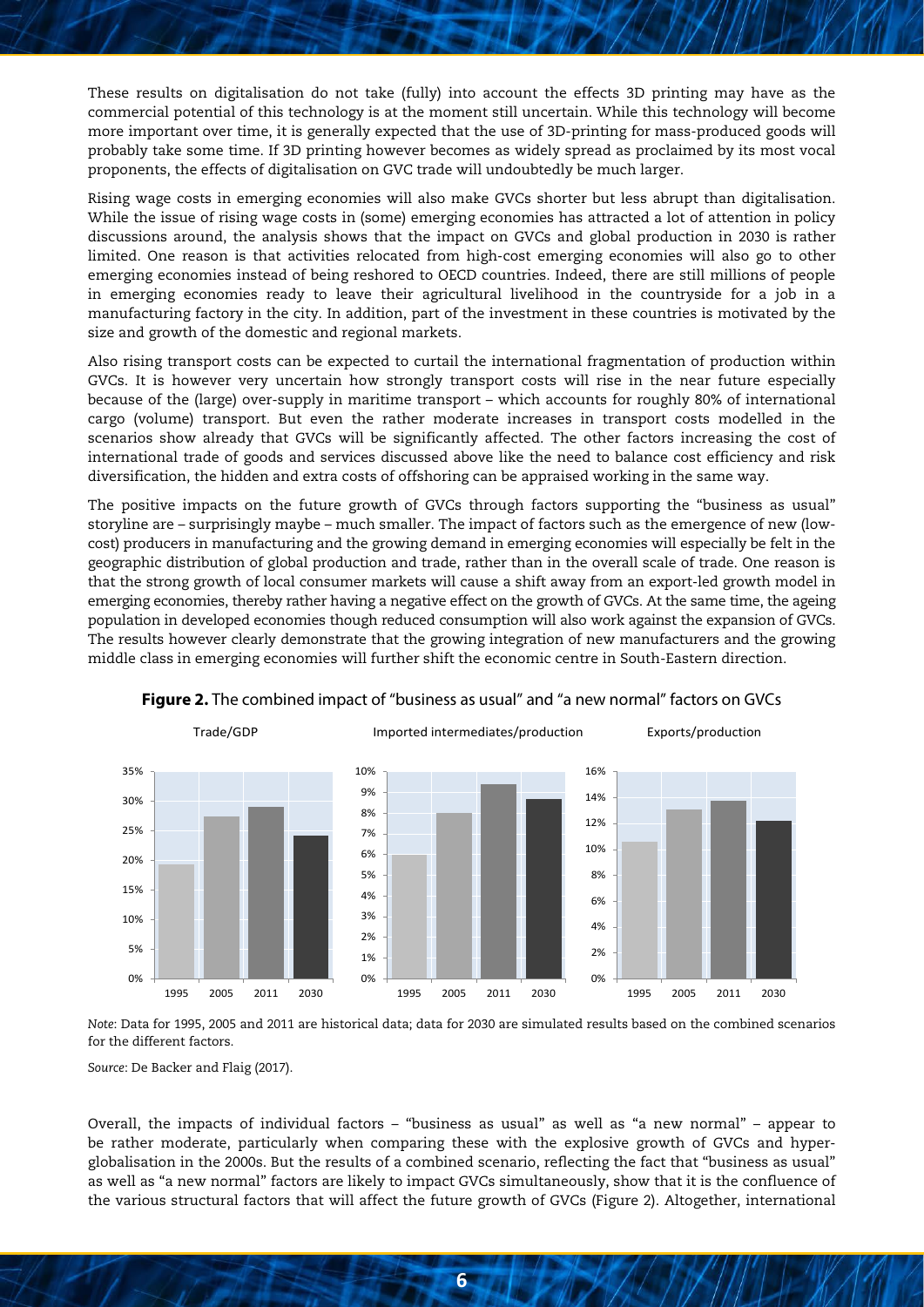sourcing of intermediates (in percentage of production) and the trade/GDP ratio over the next 10 to 15 years are estimated to drop to the levels of early 2000s, if the different scenarios become reality. In addition, a structural reallocation of global trade and production will take place towards developed economies, with especially digitalisation helping to restore the competitiveness of these countries. Because of these "gamechangers", companies are expected to increasingly change their sourcing strategies for example by localising their production, i.e. bringing production closer to the market. As a result and taking into account the location of consumer demand across the globe, a rebalancing of GVCs may be at the horizon and the architecture of GVCs more varied and distributed in the coming 10 to 15 years. In addition to global hubs in GVCs, production may become increasingly concentrated in regional/local hubs closer to end markets both in developed and emerging economies.

The results of this forward looking exercise clearly indicate that the future of GVCs may look quite different from the past. A number of emerging factors are shown to result in a clear break and reversal of the past trends of growing length, complexity and pervasiveness of GVCs. It is (too) often taken for granted that these trends will continue also in the future. It would be wrong however to interpret these results as exact forecasts – the future in 2030 will most likely look differently – as there are many uncertainties surrounding the global economy. But it is hoped that the results in this paper start to inform policy makers about the effects a number of structural shifts may have on the future of GVCs and globalisation.

# **Further reading**

De Backer, K. and D. Flaig (2017), "The Future of Global Value Chains", *OECD Science Technology and Innovation Policy Paper*, No. 41, OECD Publishing, Paris, [http://dx.doi.org/10.1787/d8da8760-en.](http://dx.doi.org/10.1787/d8da8760-en)

**7**

#### **Website**

<https://www.oecd.org/sti/ind/global-value-chains.htm>